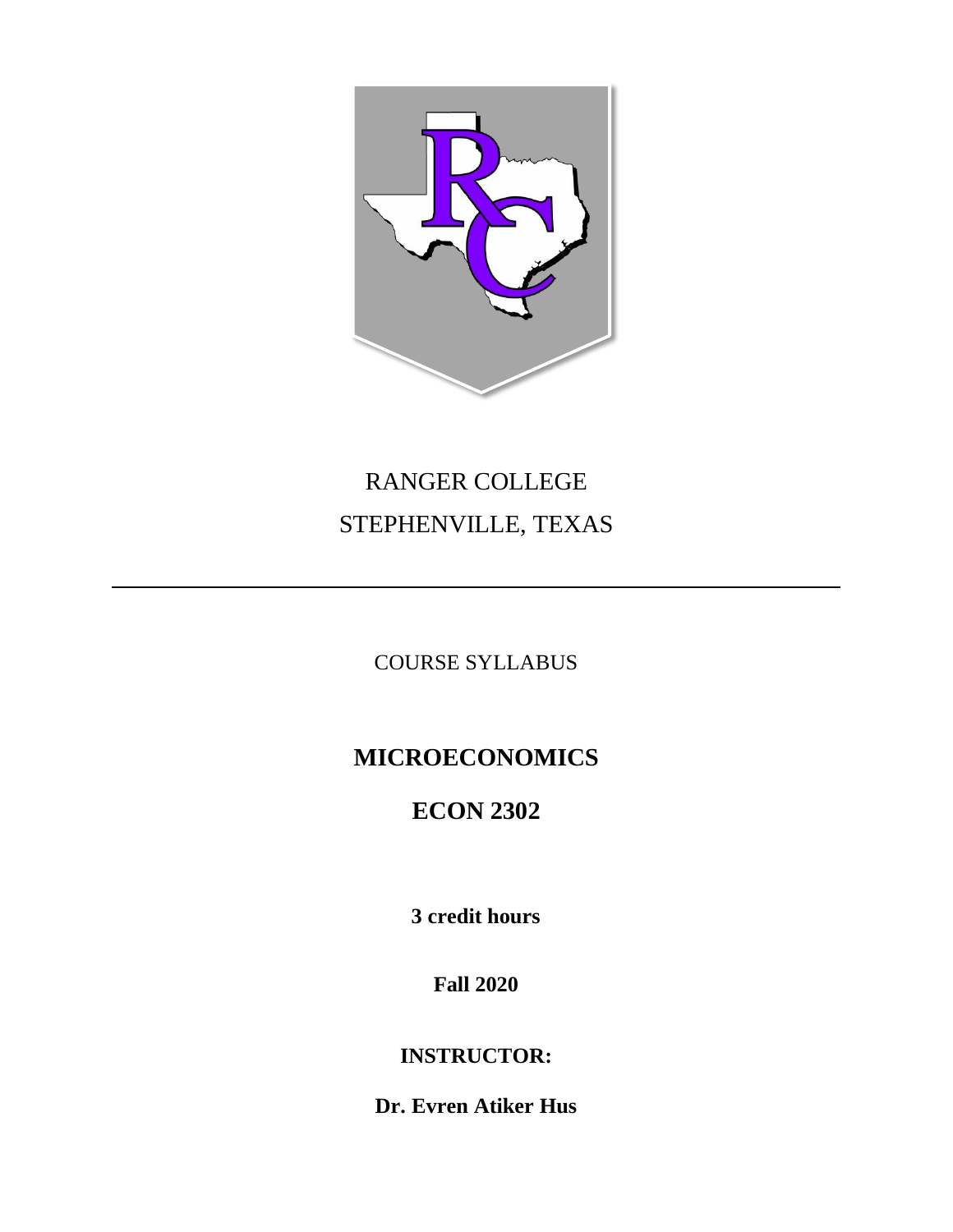INSTRUCTOR: Dr. Evren Atiker Hus EMAIL: ehus@rangercollege.edu OFFICE: Erath Campus PHONE: HOURS:

#### **I. Texas Core Curriculum Statement of Purpose**

Through the Texas Core Curriculum, students will gain a foundation of knowledge of human cultures and the physical and natural world, develop principles of personal and social responsibility for living in a diverse world, and advance intellectual and practical skills that are essential for all learning.

#### **II. Course Description**

Analysis of the behavior of individual economic agents, including consumer behavior and demand, producer behavior and supply, price and output decisions by firms under various market structures, factor markets, market failures, and international trade.

### **III. Required Background or Prerequisite**

There are no prerequisites for this course, but ability to use basic algebra and a desire to learn about the individual and collective economic activity will be helpful

#### **IV. Required Textbook and Course Materials**

Lumen Waymaker Microeconomics. Paul Solman and Crash Course Economics and lecture videos for selected chapters (also available in Blackboard). Student handouts for practice problems

#### **V. Course Purpose**

The microeconomic study, as an academic transfer course, will allow the student to examine the impact of individual and collective economic activity on the modern-day economy. Emphasis will be placed on basic microeconomic principles which provide the foundation for the life-long process of making economic decisions which enhance the quality of life for an economic society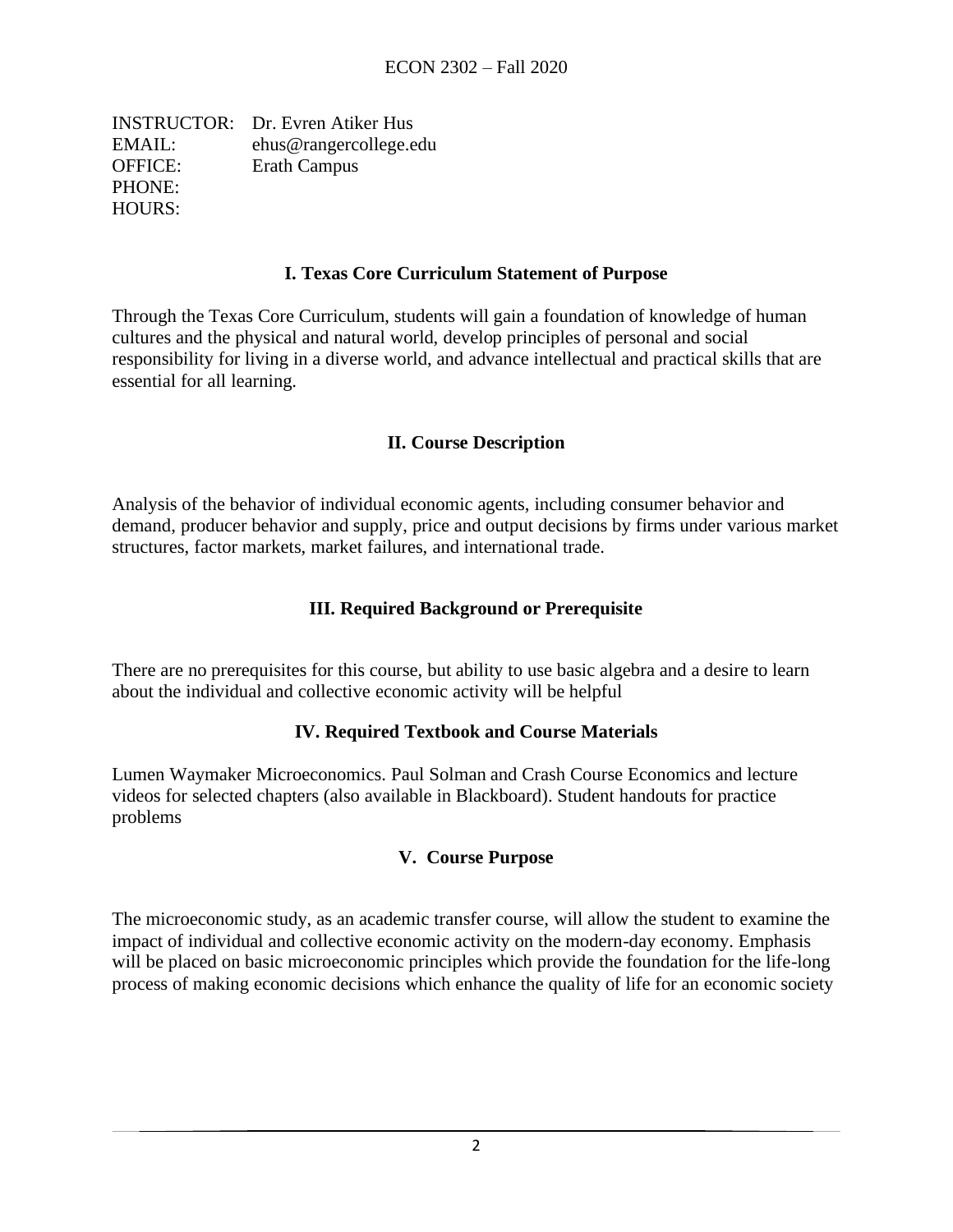# **VI. Learning Outcomes**

• Explain the role of scarcity, specialization, opportunity cost and cost/benefit analysis in economic decision-making.

• Identify the determinants of supply and demand; demonstrate the impact of shifts in both market supply and demand curves on equilibrium price and output.

• Summarize the law of diminishing marginal utility; describe the process of utility maximization.

• Calculate supply and demand elasticities, identify the determinants of price elasticity of demand and supply, and demonstrate the relationship between elasticity and total revenue.

• Describe the production function and the Law of Diminishing Marginal Productivity; calculate and graph short-run and long-run costs of production.

• Identify the four market structures by characteristics; calculate and graph the profit maximizing price and quantity in the output markets by use of marginal analysis.

• Determine the profit maximizing price and quantity of resources in factor markets under perfect and imperfect competition by use of marginal analysis.

• Describe governmental efforts to address market failure such as monopoly power, externalities, and public goods.

# **VII. Core Objectives**

This course meets the following of the six Core Objectives established by Texas:

- ☒ **Critical Thinking Skills (CT) –** Creative thinking, innovation, inquiry, and analysis; evaluation and synthesis of information
- $\boxtimes$  **Communication Skills (COM)** effective development, interpretation and expression of ideas through written, oral, and visual communication
- $\boxtimes$  **Empirical and Quantitative Skills (EQS)** The manipulation and analysis of numerical data or observable facts resulting in informed conclusions
- $\Box$  **Teamwork (TW)** The ability to consider different points of view and to work effectively with others to support a shared purpose or goal
- $\boxtimes$  **Social Responsibility (SR)** Intercultural competence, knowledge of civic responsibility, and the ability to engage effectively in regional, national, and global communities
- $\boxtimes$  **Personal Responsibility (PR)** The ability to connect choices, actions, and consequences to ethical decision-making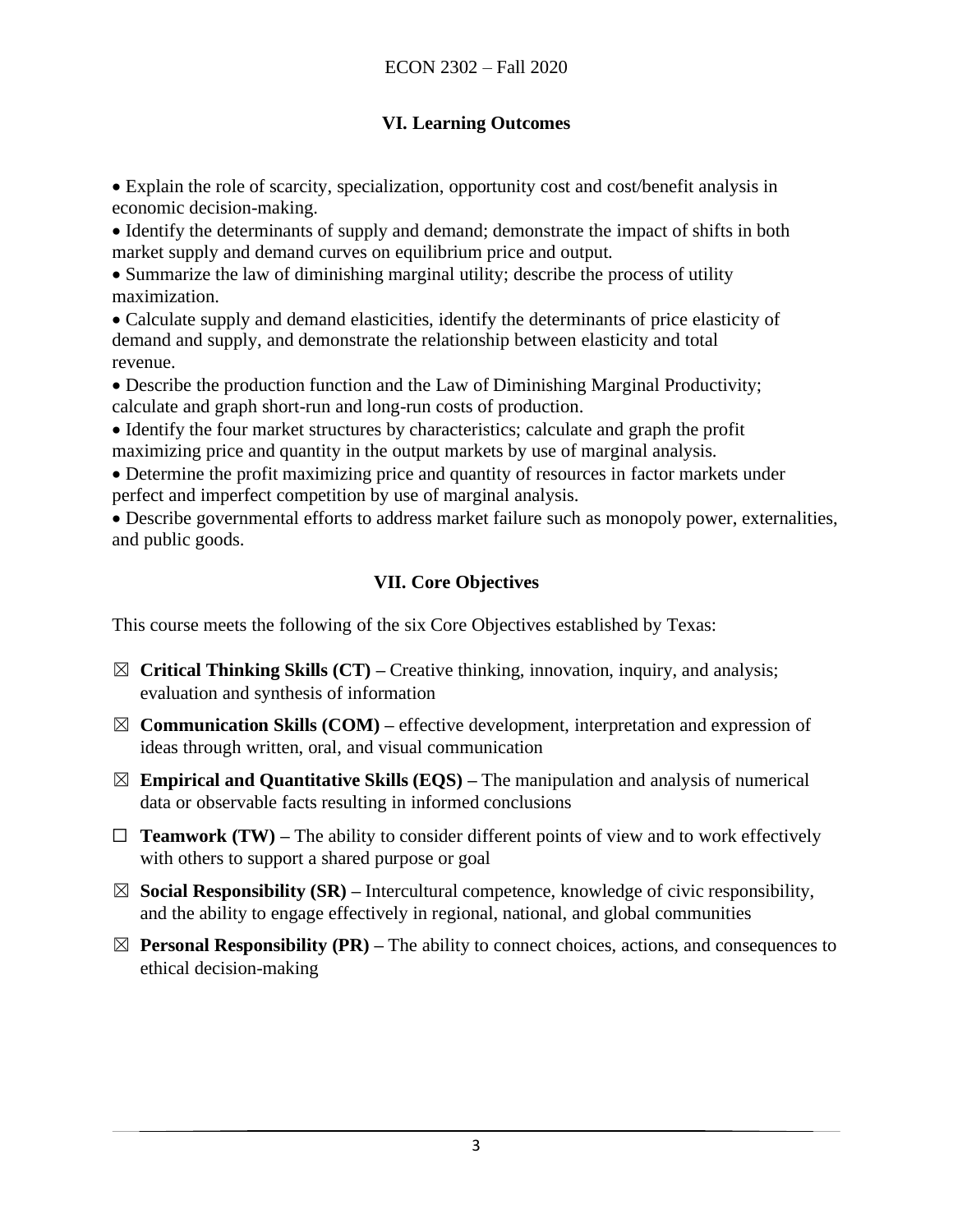### **VIII. Methods of Instruction**

Power Point presentations, discussions, videos, problem sets, Blackboard

#### **IX. Methods of Assessment**

#### **Exams (CT, COM, EQS, PR)**

Two exams, a midterm and a final exam will be given during the semester. These exams will consist of multiple choice, short identification or discussion questions, problems and will be given on the dates indicated on the class schedule.

Every effort should be made to take the exams as scheduled. Make-up exams are given at the discretion of the instructor and if allowed must be completed before the next scheduled exam.

#### **Quizzes (CT, COM, EQS, PR)**

Ten quizzes will be given during the semester. These quizzes will consist of multiple choice questions and problems.

#### **Discussion Board (CT, COM, SR)**

Each student must select two news articles dealing with economic subject matter from current media publications (newspapers, magazines, or internet news sources) and write a brief summary of each article. These Discussion Board presentations are to be "summaries" and not "copy – paste" activities. The summaries should be appropriate in length to adequately summarize the material presented in the article. The summary must be posted to the Discussion Board on or before the date due. In addition, each student must post comments on at least one classmate's article. The summaries will be graded on the basis of relevance to the economic study, content, and grammatical accuracy. Appropriate bibliographical citation must be presented for each article.

#### **Grading:**

Grades will be based on the scores from the exams, midterm, quizzes, homeworks, discussion board assignments and the final exam. Students will receive the grade earned based on the following calculation:

Exams (20%) Midterm (20%) Quizzes (15%) Homeworks (10%) Discussion Board (15%) Final Exam (20%)

Grading scale: A = 90-100% B = 80-89 C = 70-79 D = 60-69 F = Below 60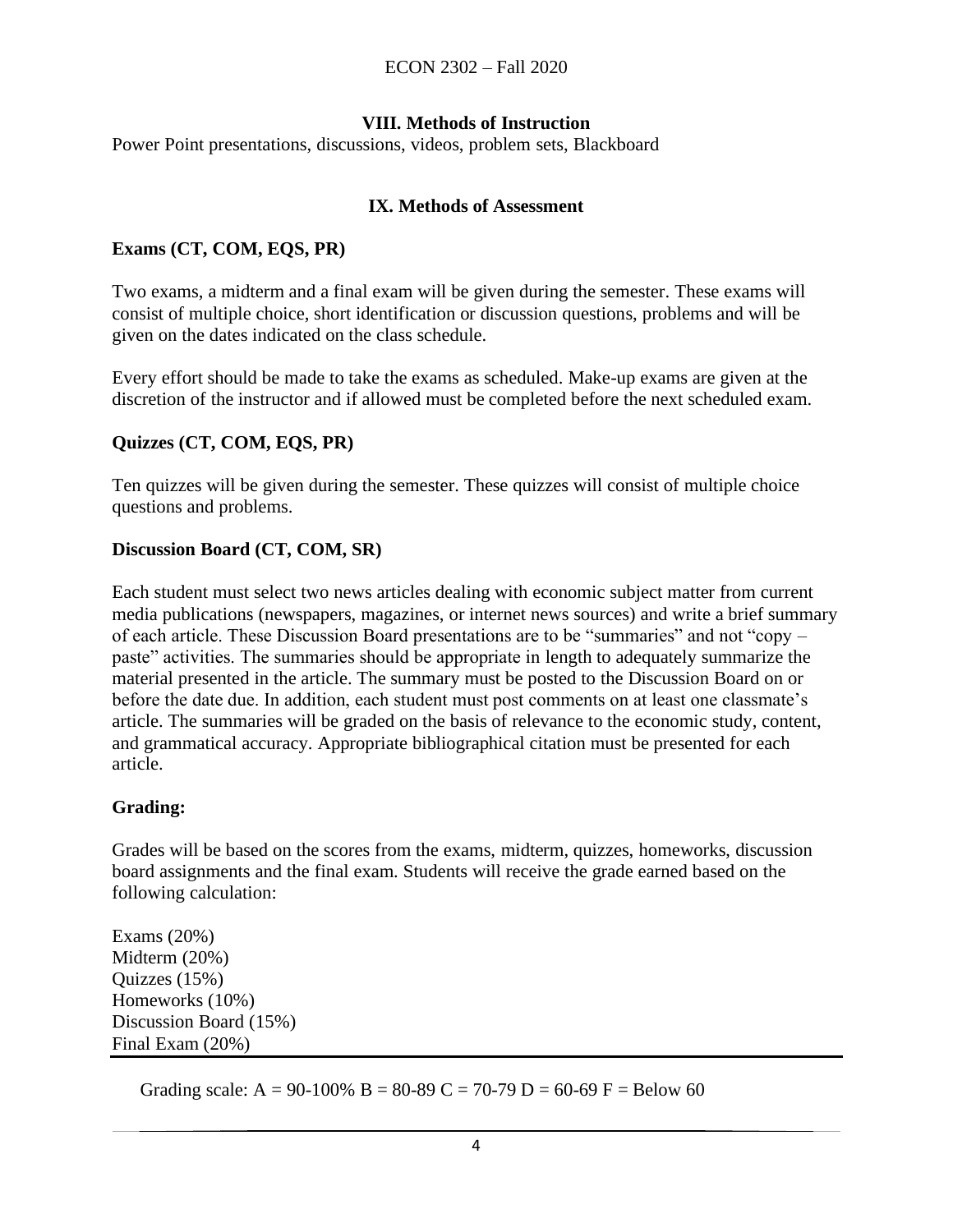## **X. Course/Classroom Policies**

**Assignments:** The primary responsibility of the student includes the reading of the material in the textbook. The following outline serves as a tentative schedule of the material to be covered as the course progresses. It is important to keep up with the reading of the material as assigned. Additional activities include participation on the discussion board, quizzes, reports and summaries, market analyses, critical thinking activities and/or other projects.

**Attendance:** Prompt and regular class attendance is considered essential for the successful completion of the class.

**Student Conduct:** Students are expected to take responsibility in helping maintain a classroom environment that is conducive to learning. In order to assure that all students have the opportunity to benefit from time spent in class, students are prohibited from using technology (cell Phones, I Pads, etc.) except as directed by the instructor. In addition, reading material not related to the class, sleeping, or engaging in any other form of distraction is viewed as inappropriate behavior and may result in disciplinary action as prescribed by the Ranger College Handbook

| Date    | <b>Assignment</b>                                      |
|---------|--------------------------------------------------------|
| Week 1  | Introduction                                           |
| Week 2  | Quiz #1 (Chapters 1& 2)                                |
| Week 3  | Quiz #2 (Chapter 3)                                    |
| Week 4  | Quiz #3, Review for First Exam                         |
| Week 5  | Exam $#1$                                              |
| Week 6  | Discussion Board Assignment #1 Due Friday. (Chapter 4) |
| Week 7  | Quiz #4, (Chapter 5), Quiz #5, Midterm Exam            |
| Week 8  | (Chapter 6)                                            |
| Week 9  | Quiz #6 (Chapter 7)                                    |
| Week 10 | Quiz #7, & (Chapter 8), Quiz #8, Review for 2nd exam   |
| Week 11 | Exam $#2$                                              |
| Week 12 | Discussion Board Assignment #2 Due Friday (Chapter 9)  |
| Week 13 | Quiz #9, (Chapter 10)                                  |
| Week 14 | Quiz #10 and Final Exam review                         |
| Week 15 | <b>Final Exam</b>                                      |

# **XI. Course Outline/Schedule**